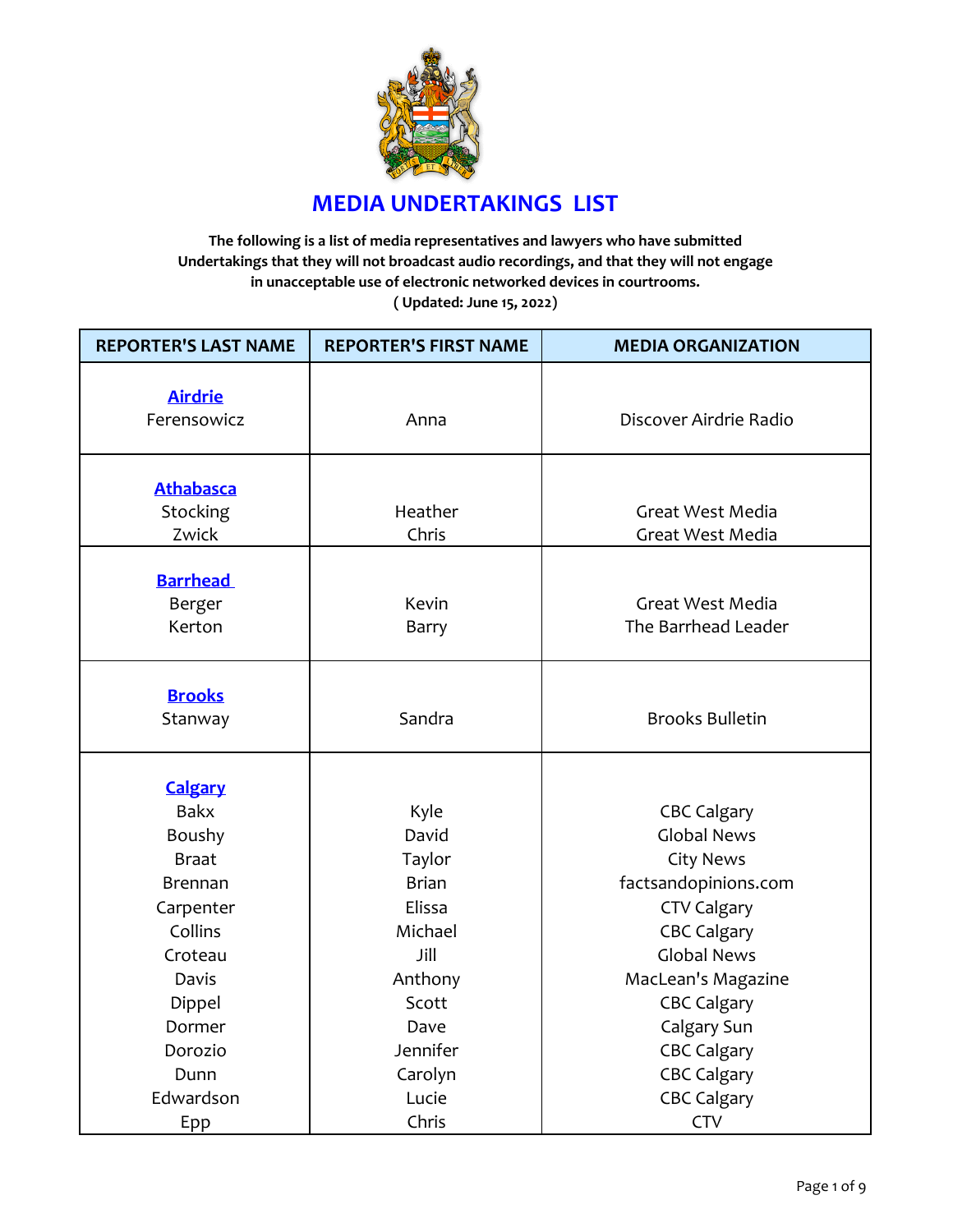| <b>REPORTER'S LAST NAME</b> | <b>REPORTER'S FIRST NAME</b> | <b>MEDIA ORGANIZATION</b>  |
|-----------------------------|------------------------------|----------------------------|
| Fedun                       | Tara                         | Calgary Corus Radio        |
| Fieldberg                   | Alesia                       | <b>CTV</b>                 |
| Fiest                       | Reid                         | <b>Global News</b>         |
| Fizzard                     | Sydney                       | <b>Rebel News Network</b>  |
| Fleming                     | Kevin                        | <b>CTV Calgary</b>         |
| Fletcher                    | Robxon                       | <b>CBC Calgary</b>         |
| Flexhaug                    | <b>Dallas</b>                | <b>Global News</b>         |
| Frenette                    | Shaun                        | <b>CTV Calgary</b>         |
| Galas                       | Selene                       | <b>Rebel News</b>          |
| Gilbertson                  | Robert                       | City TV Calgary            |
| Gilson                      | David                        | <b>CBC News</b>            |
| Grant                       | Meghan                       | <b>CBC</b>                 |
| Graveland                   | Bill                         | <b>Canadian Press</b>      |
| Green                       | Kevin                        | <b>CTV Calgary</b>         |
| Healing                     | Dan                          | The Canadian Press         |
| Hixt                        | Nancy                        | <b>Global News Calgary</b> |
| Hunka                       | Jeremy                       | <b>Global News</b>         |
| Johnston                    | Jesse                        | Calgary Corus Radio        |
| Kanygin                     | Jordan                       | <b>CTV</b>                 |
| Kaufmann                    | Bill                         | Calgary Sun                |
| Keller                      | James                        | Globe and Mail             |
| Kilburn                     | Kristy                       | <b>City News</b>           |
| Klaszus                     | Jeremy                       | The Sprawl                 |
| Krugel                      | Lauren                       | The Canadian Press         |
| Kury de Castillo            | Carolyn                      | <b>Global News</b>         |
| Labby                       | Bryan                        | CBC                        |
| Lambert                     | Taylor                       | Freelance (NY Times)       |
| Le                          | Kathy                        | <b>CTV</b>                 |
| Lecacheur                   | Julien                       | CBC Radio-Canada Calgary   |
| Libin                       | Kevin                        | <b>National Post</b>       |
| Macfarlane                  | William (Bill)               | <b>CTV Calgary</b>         |
| MacLean                     | Rachel                       | <b>CBC Calgary</b>         |
| Mahony                      | James                        | Nickle's Energy Group      |
| Martin                      | Kevin                        | Calgary Sun                |
| McCann                      | Sean                         | Calgary Sun                |
| McIntosh                    | Emma                         | Star Metro Alberta         |
| McMurray                    | Jenna                        | Calgary Sun                |
| Modrzejewski                | Morgan                       | Metro Calgary Newspaper    |
| Montgomery                  | Shannon                      | <b>Canadian Press</b>      |
| Muma                        | Jonathan                     | <b>City News</b>           |
| Nagai                       | Tracy                        | <b>Globel News</b>         |
| Neveu                       | Audrey                       | CBC/Radio-Canada           |
| Perri                       | Aurelio                      | Calgary Corus Radio        |
| Rapchuk                     | Natasha                      | Calgary Corus Radio        |
| Remington                   | Robert                       | Calgary Herald             |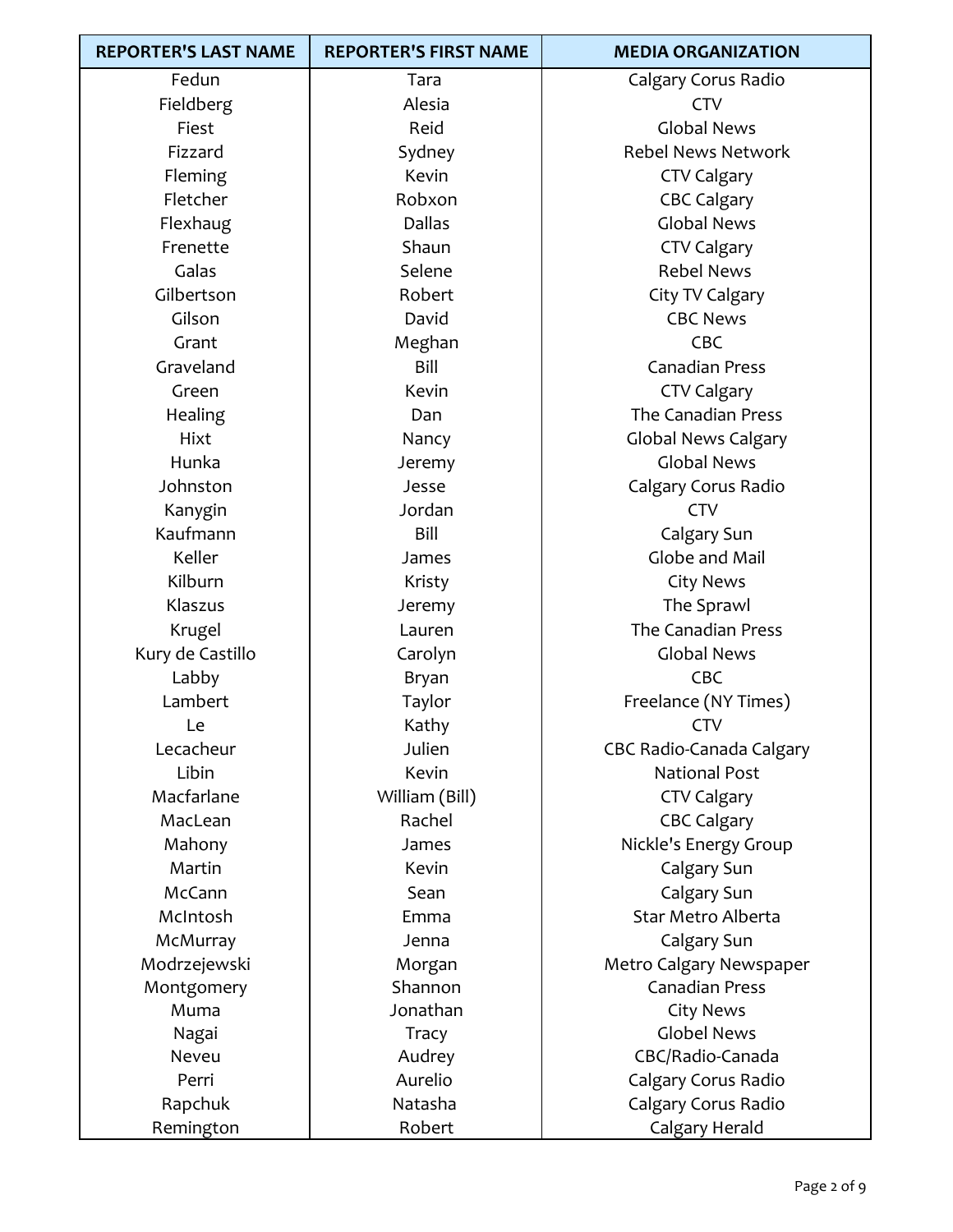| <b>REPORTER'S LAST NAME</b>         | <b>REPORTER'S FIRST NAME</b> | <b>MEDIA ORGANIZATION</b>               |
|-------------------------------------|------------------------------|-----------------------------------------|
| Risdon                              | Melanie                      | The Western Standard                    |
| Roquette                            | Tiphanie                     | Radio-Canada                            |
| Rousseau                            | Stephanie                    | Radio-Canada                            |
| Saba                                | Rosa                         | <b>Toronto Star</b>                     |
| Schinkel                            | Amber                        | <b>Global News</b>                      |
| Schneider                           | Katie                        | Calgary Sun                             |
| Seker                               | Fuat                         | Radio-Canada                            |
| Sidhu                               | Ina                          | <b>CTV</b>                              |
| Sidhu                               | Ramanjit Singh               | Red FM 106.7                            |
| Simard                              | Mathieu                      | Radio-Canada                            |
| Slobodian                           | Andrea                       | Sun News Network                        |
| Sosiak                              | Mia                          | <b>Global News</b>                      |
| Stephenson                          | Amanda                       | Calgary Herald                          |
| Suri                                | <b>Bindu</b>                 | Global TV                               |
| Tait                                | Carrie                       | Globe and Mail                          |
| Tellman                             | Tenille                      | Calgary Herald                          |
| Tighe                               | Tony                         | Global TV                               |
| Tran                                | Paula                        | Corus Calgary Radio                     |
| Tripp                               | Lee Anne                     | Calgary Herald                          |
| Underwood                           | Colleen                      | CBC                                     |
| Vaessen                             | Doug                         | <b>Global News</b>                      |
| Vickaryous                          | Jasmine                      | <b>City News</b>                        |
| Walton                              | Dawn                         | Globe and Mail                          |
| Ward                                | Rachel                       | <b>CBC Calgary</b>                      |
| Wiebe                               | Stephanie                    | <b>CBC Calgary</b>                      |
| Wood                                | Michael                      | Calgary Sun                             |
| Yourex                              | Heather                      | <b>Global News</b>                      |
| Zickefoose                          | Sherri                       | Calgary Herald                          |
| <b>Canmore</b>                      |                              |                                         |
| Foubert                             | Tanya                        | Rocky Mountain Outlook                  |
| Cardston<br>Thompson-Christensen    | A. Elizabeth                 | Temple City Star                        |
| <b>Drumheller</b>                   |                              |                                         |
| Kolafa                              | Patrick                      | The Drumheller Mail                     |
| Nairn                               | Lacie                        | The Drumheller Mail                     |
| <b>Edmonton</b><br>Adams<br>Alibert | Tim<br>Nafi                  | <b>CBC Edmonton</b><br>CBC/Radio-Canada |
| Arrowsmith                          | Lisa                         | <b>Canadian Press</b>                   |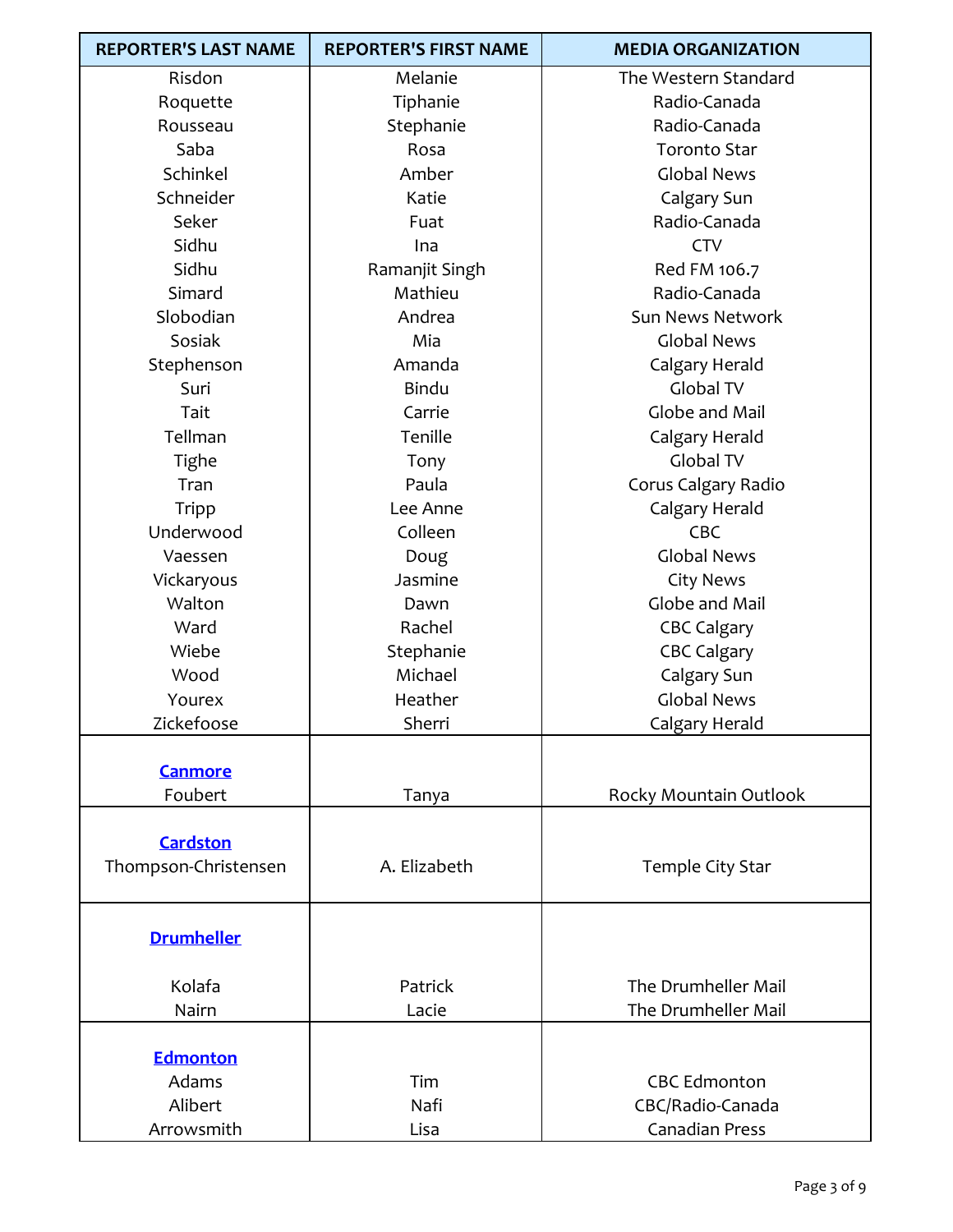| <b>REPORTER'S LAST NAME</b> | <b>REPORTER'S FIRST NAME</b> | <b>MEDIA ORGANIZATION</b> |
|-----------------------------|------------------------------|---------------------------|
| Asquith                     | Alicia                       | <b>CBC Edmonton</b>       |
| <b>Baig</b>                 | Fakiha                       | <b>Canadian Press</b>     |
| Bedard                      | Michael                      | Radio-Canada              |
| <b>Bennett</b>              | Dean                         | <b>Canadian Press</b>     |
| Benolich                    | Silvana                      | <b>CBC Edmonton</b>       |
| <b>Black</b>                | Matthew                      | <b>CTV Edmonton</b>       |
| <b>Black</b>                | Morgan                       | Global Edmonton           |
| Boothby                     | Lauren                       | <b>Edmonton Journal</b>   |
| Calvert                     | Lynda                        | <b>CBC National News</b>  |
| Chabot-Johnson              | Marie                        | CBC/Radio-Canada          |
| Chouikrat                   | Thileui                      | Radio-Canada              |
| Climenhaga                  | David                        | AlbertaPolitics.ca        |
| Cotter                      | John                         | <b>Canadian Press</b>     |
| Cummings                    | Madeleine                    | <b>CBC Edmonton</b>       |
| Cummings                    | <b>Jeff</b>                  | <b>Edmonton Sun</b>       |
| Dallaire                    | Virginie                     | Radio-Canada              |
| Dambrofsky                  | Gwen                         | <b>Canadian Press</b>     |
| Deniset                     | Katrine                      | Radio-Canada              |
| Djukic                      | Mirna                        | Radio-Canada              |
| Drinkwater                  | Robert                       | <b>Canadian Press</b>     |
| Estabrooks                  | Trisha                       | <b>CBC Edmonton</b>       |
| Fialal                      | Scott                        | <b>CBC Edmonton</b>       |
| Fiset                       | Carlyle                      | <b>CTV Edmonton</b>       |
| Fitzpatrick                 | Emily                        | <b>CBC Edmonton</b>       |
| Fortier                     | Bill                         | <b>CTV Edmonton</b>       |
| Fortier                     | Jean-Emmanuel                | Radio-Canada              |
| Fralich                     | Scott                        | <b>CTV Edmonton</b>       |
| Germano                     | Daniela                      | Canadian Press            |
| Grummett                    | Dan                          | <b>CTV Edmonton</b>       |
| Hampshire                   | Gareth                       | <b>CBC Edmonton</b>       |
| Harrison                    | Erin                         | Global-TV Edmonton        |
| Harvey                      | Mark                         | <b>CBC Edmonton</b>       |
| Hautecoeur                  | Emma                         | Radio-Canada              |
| Johnston                    | Janice                       | <b>CBC Edmonton</b>       |
| Junker                      | Anna                         | Edmonton Journal/Sun      |
| Kadjo                       | Danielle                     | CBC/Radio-Canada          |
| Kent                        | Fletcher                     | Global-TV Edmonton        |
| Kinney                      | Duncan                       | Progress Alberta          |
| Laforest                    | Mary Jo                      | <b>Canadian Press</b>     |
| Lawson                      | Donald                       | Corus Radio Edmonton      |
| Liu                         | Dane                         | <b>CBC Edmonton</b>       |
| MacDonald                   | James                        | <b>Canadian Press</b>     |
| MacKinnon                   | Alison                       | <b>CTV Edmonton</b>       |
| Maharaj                     | Shallima                     | Global-TV Edmonton        |
| Martin                      | Laurence                     | Radio-Canada              |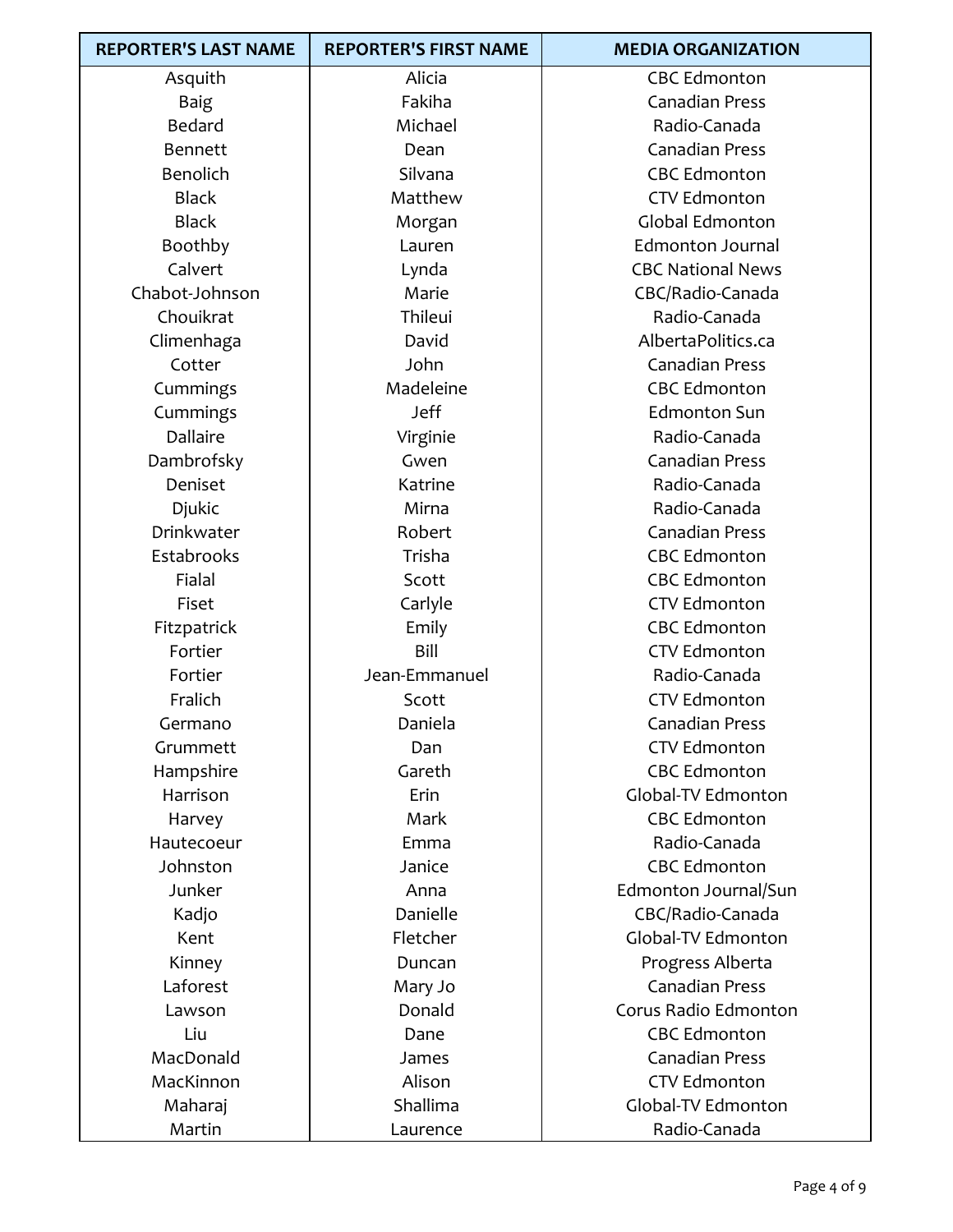| <b>REPORTER'S LAST NAME</b> | <b>REPORTER'S FIRST NAME</b> | <b>MEDIA ORGANIZATION</b>       |
|-----------------------------|------------------------------|---------------------------------|
| McAnally                    | Rob                          | <b>CTV Edmonton</b>             |
| McKenna                     | Niall                        | <b>CBC Edmonton</b>             |
| Michaud-Sauvageau           | Gabrielle                    | Radio-Canada                    |
| Mohamad                     | Adnan                        | CBC/Radio-Canada                |
| Moore                       | Paul                         | <b>CBC Edmonton</b>             |
| Muller                      | Sophie                       | Radio-Canada                    |
| Neufeld                     | Lydia                        | <b>CBC Edmonton</b>             |
| O'Donnell                   | Sarah                        | <b>Edmonton Journal</b>         |
| O'Neil                      | Katherine                    | Globe and Mail, Edmonton Bureau |
| Osman                       | Laura                        | <b>CBC Edmonton</b>             |
| Pirot                       | Laurent                      | CBC Radio-Canada Edmonton       |
| Poulin                      | Simon-Pierre                 | CBC/Radio-Canada                |
| Pratap                      | Vinesh                       | Global-TV Edmonton              |
| Prues                       | Stephanie                    | CBC-TV                          |
| Purdy                       | Chris                        | The Canadian Press              |
| Reid                        | Tashauna                     | <b>CBC Edmonton</b>             |
| Reith                       | Terry                        | <b>CBC Edmonton</b>             |
| Robertson                   | John                         | <b>CBC Edmonton</b>             |
| Runkle                      | lan                          | Runkle of the Bailey            |
| Rusnell                     | Charles                      | <b>CBC Edmonton</b>             |
| Russell                     | Jennie                       | <b>CBC Edmonton</b>             |
| Scarpeli                    | Joe                          | <b>CTV Edmonton</b>             |
| Slugoski                    | Kendra                       | Global-TV Edmonton              |
| Stevenson                   | Scott                        | <b>CBC Edmonton</b>             |
| Stewart                     | <b>Briar</b>                 | <b>CBC Edmonton</b>             |
| St-Onge                     | Josee                        | <b>CBC Edmonton</b>             |
| Strojek                     | Sylvia                       | <b>Canadian Press</b>           |
| Tardieu                     | Axel                         | CBC/Radio-Canada                |
| Thomas                      | Irv                          | <b>Canadian Press</b>           |
| Truible                     | Ken                          | <b>Canadian Press</b>           |
| Trynacity                   | Kim                          | <b>CBC Edmonton</b>             |
| Way                         | Nassima                      | Radio-Canada                    |
| Williams                    | Andreane                     | Radio-Canada                    |
| Yambayamba                  | Jean-Marie                   | Radio-Canada                    |
|                             |                              |                                 |
| <b>Fort McMurray</b>        |                              |                                 |
| Barry                       | Garrett                      | Fort McMurray Today             |
| Candlaria                   | Melissa                      | MIX 103.7                       |
| Christian                   | Carol                        | Fort McMurray Today             |
| Cilliers                    | Roland                       | Fort McMurray Today             |
| Hamilton                    | Jenna                        | Fort McMurray Today             |
| Malbeuf                     | Jamie                        | <b>CBC Edmonton</b>             |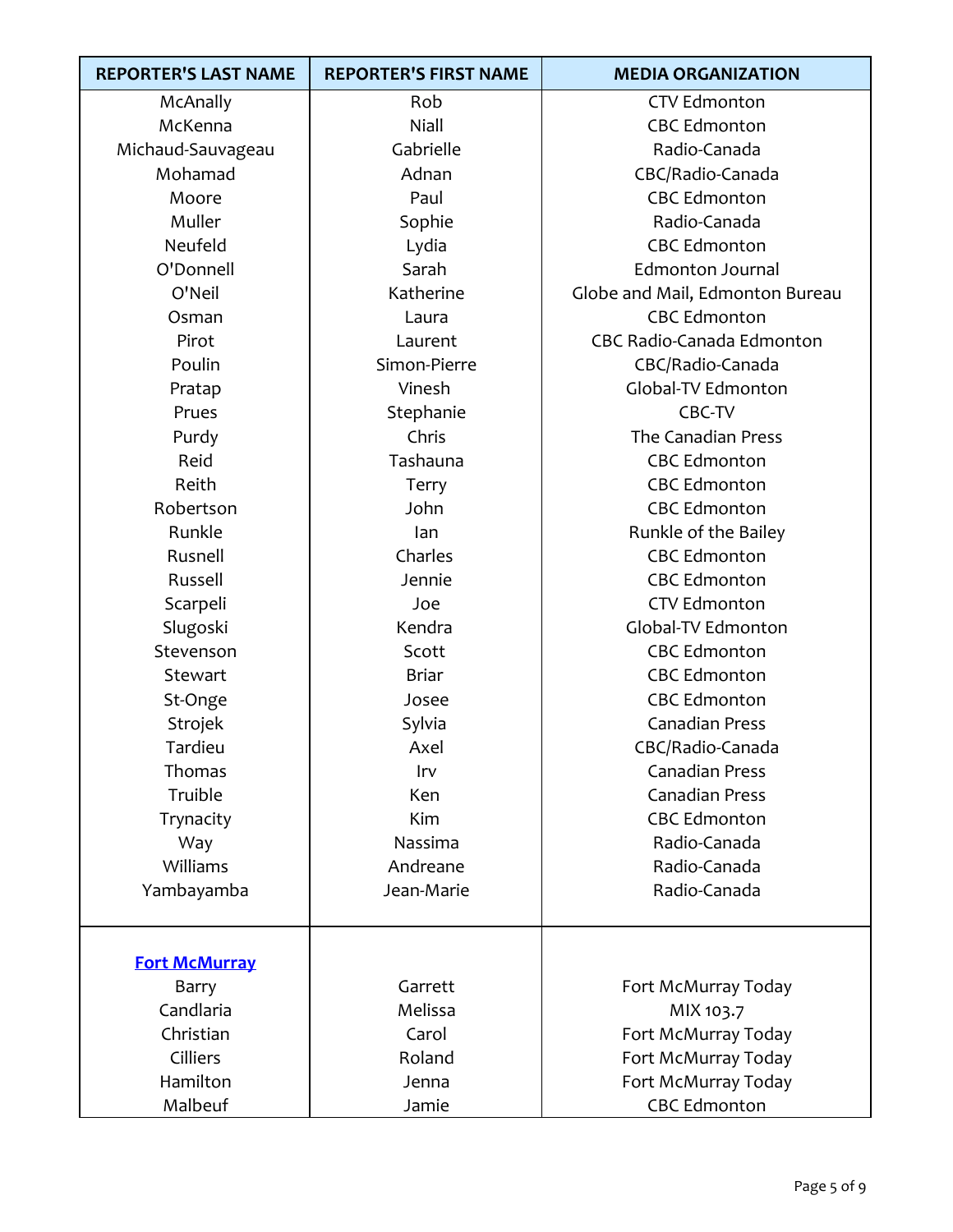| <b>REPORTER'S LAST NAME</b>      | <b>REPORTER'S FIRST NAME</b> | <b>MEDIA ORGANIZATION</b>           |
|----------------------------------|------------------------------|-------------------------------------|
|                                  |                              |                                     |
| <b>Fort Saskatchewan</b><br>Reid | Sheila                       | <b>Rebel News Network</b>           |
| Stolz                            | Hannah                       | Mix 107/ FortsaskOnline             |
|                                  |                              |                                     |
| <b>Grande Prairie</b>            |                              |                                     |
| Lumsden                          | Michael                      | Grande Prairie CIKT Q99             |
| Shokeir                          | Peter                        | Grande Prairie Daily Herald-Tribune |
| Verster                          | Liam                         | Everything GP                       |
|                                  |                              |                                     |
| Grimshaw                         |                              |                                     |
| Dyck                             | <b>Kristin</b>               | Mile Zero News                      |
| Jackson                          | Geoffrey                     | Mile Zero News                      |
|                                  |                              |                                     |
| <b>High River</b>                |                              |                                     |
| Careen                           | Evan                         | <b>High River Times</b>             |
| <b>Innisfail</b>                 |                              |                                     |
|                                  |                              |                                     |
| Jean                             | Kristine                     | <b>Great West Newspapers</b>        |
|                                  |                              |                                     |
| Lac la Biche                     |                              |                                     |
|                                  |                              |                                     |
| McKinley                         | Rob                          | Great West Media                    |
|                                  |                              |                                     |
| Leduc                            |                              |                                     |
|                                  |                              |                                     |
| Staffort                         | Al                           | <b>Blackgold Broadcasting</b>       |
|                                  |                              |                                     |
| <b>Lethbridge</b>                |                              |                                     |
| <b>Burles</b>                    | Patrick                      | LethbridgeNewsNow.com               |
| Campbell                         | Quinn                        | <b>Global News</b>                  |
| Carr                             | Kaella                       | Lethbridge CTV News                 |
| Cogan                            | Marin                        | New York Magazine                   |
| Collins                          | Michael                      | Canadian Broadcasting Corp.         |
| Day                              | Naveen                       | <b>Bridge City News</b>             |
| Dunn                             | Carolyn                      | Canadian Broadcasting Corp.         |
| Ferris                           | Danica                       | <b>Global News</b>                  |
| Giesbrecht                       | Tina                         | CJOC Radio                          |
| Guzman                           | Alejandra                    | Lethbridge Herald                   |
| Marczuk                          | Karsen                       | CTV News, Lethbridge                |
| Nixon                            | Liam                         | <b>Global News</b>                  |
| Osborne                          | Thomas                       | <b>Bridge City News</b>             |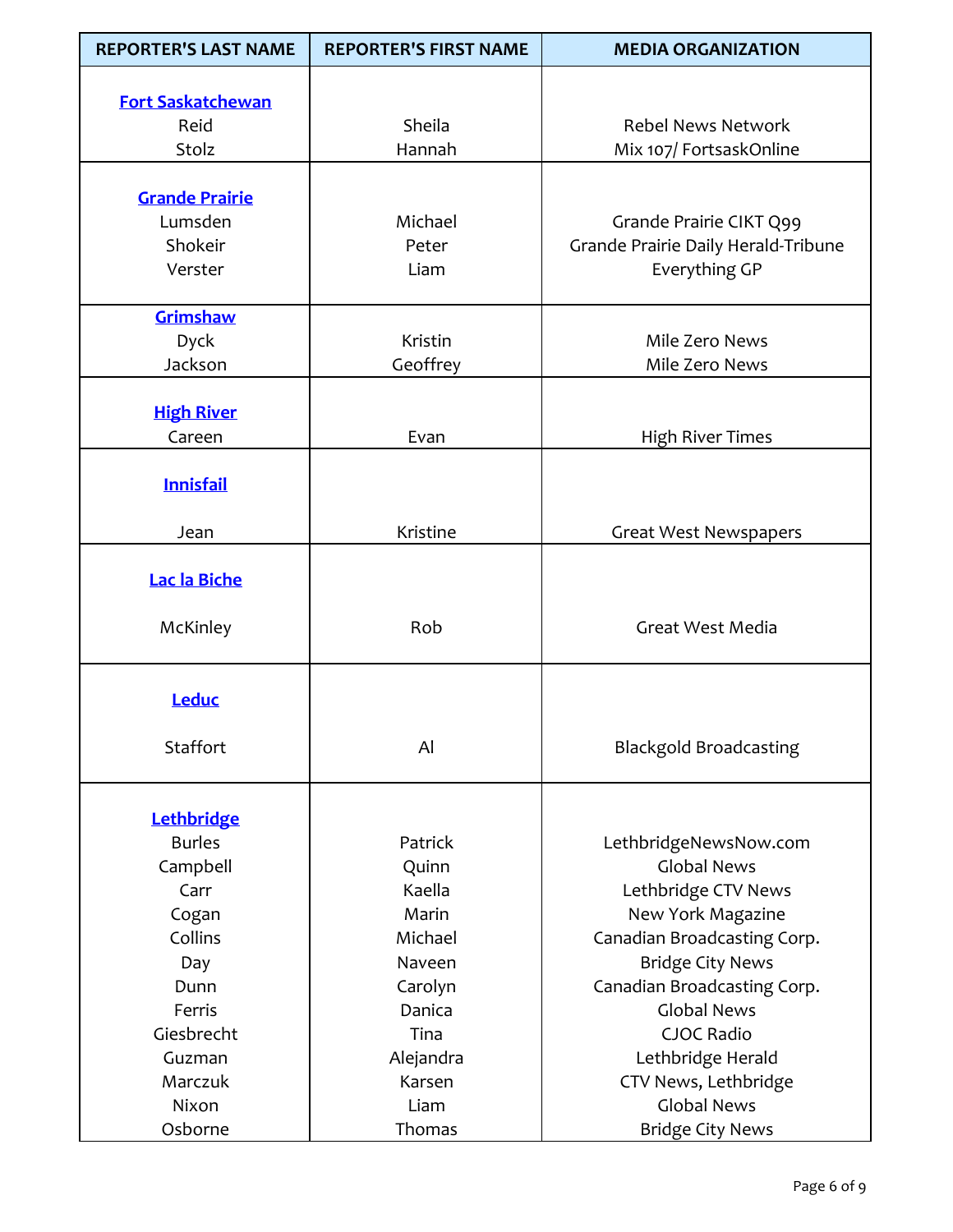| <b>REPORTER'S LAST NAME</b> | <b>REPORTER'S FIRST NAME</b> | <b>MEDIA ORGANIZATION</b>     |
|-----------------------------|------------------------------|-------------------------------|
| Oseen                       | Taylor                       | Lethbridge CTV News           |
| Quinn                       | Micah                        | <b>Bridge City News</b>       |
| Rocher                      | Jeannette                    | <b>Bridge City News</b>       |
| Romuld                      | Darrell                      | Lethbridge CTV News           |
| Roth                        | Pamela                       | Lethbridge Herald             |
| Roulston                    | Thomas                       | <b>Global News</b>            |
| Scharr                      | <b>JW</b>                    | Lethbridge Herald             |
| Shurtz                      | Delon                        | Lethbridge Herald             |
| Siedlecki                   | Patrick                      | <b>CJOC Radio</b>             |
| Stewart                     | Angela                       | <b>Bridge City News</b>       |
| Villeneuve                  | Melissa                      | Lethbridge Herald             |
| Vogt                        | Terry                        | Lethbridge CTV News           |
|                             |                              |                               |
| <b>Medicine Hat</b>         |                              |                               |
| <b>Brown</b>                | Chris                        | <b>CHAT News Today</b>        |
| Fougere                     | Thomas                       | Community TV                  |
| Gallant                     | Collin Charles               | The Medicine Hat News         |
| Konrad                      | <b>Brian</b>                 | <b>CHAT News Today</b>        |
| McCuaig                     | Alex                         | The Alberta Independent       |
| Tate                        | Regan                        | <b>CHAT TV</b>                |
|                             |                              |                               |
| <b>Okotoks</b>              |                              |                               |
| Heintz                      | Lauryn                       | Great West Media              |
|                             |                              |                               |
| <b>Olds</b>                 |                              |                               |
| Singleton                   | Dan                          | <b>Great West Newspapers</b>  |
| <b>Ottawa</b>               |                              |                               |
| Munson                      | James                        | <b>Bloomberg Environment</b>  |
| <b>Pincher Creek</b>        |                              |                               |
|                             |                              |                               |
| Atwood                      | William                      | Postmedia                     |
|                             |                              |                               |
| Ponoka                      |                              |                               |
| Jaycox                      | Emily                        | Ponoka News                   |
| Ratcliffe                   | Brody                        | <b>Blackgold Broadcasting</b> |
|                             |                              |                               |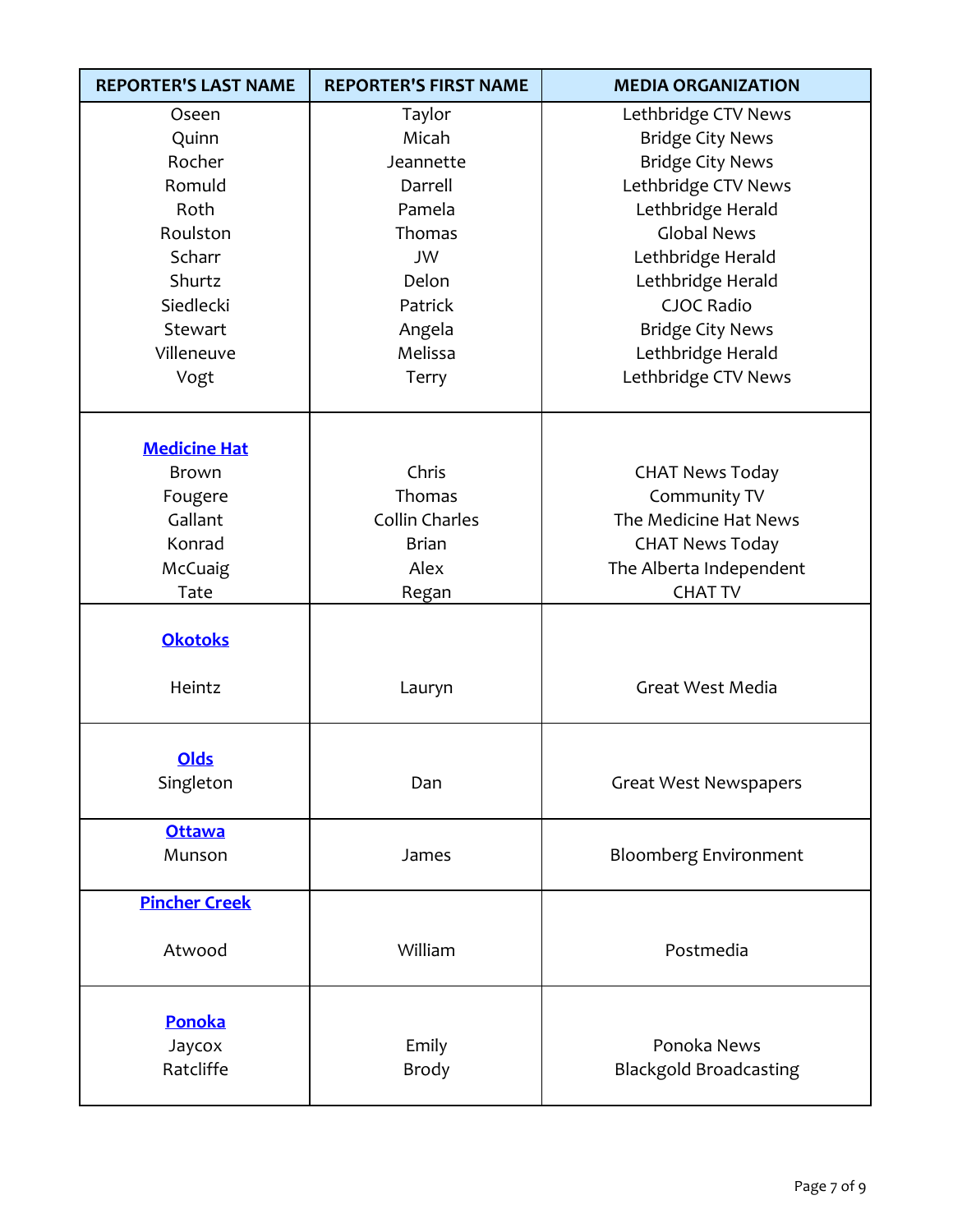| <b>REPORTER'S LAST NAME</b>           | <b>REPORTER'S FIRST NAME</b> | <b>MEDIA ORGANIZATION</b>                            |
|---------------------------------------|------------------------------|------------------------------------------------------|
| <b>Red Deer</b>                       |                              |                                                      |
| Cowley<br>McIntosh                    | Paul<br>Sean                 | <b>Red Deer Advocate</b><br><b>Red Deer Advocate</b> |
| O'Brien<br>Spackman                   | Stacy<br>Sheldon             | <b>Red Deer Advocate</b><br>rdnewsNOW.com            |
| Zielinski                             | Susan                        | <b>Red Deer Advocate</b>                             |
| <b>Slave Lake</b>                     |                              |                                                      |
| Lorentzen                             | Pearl                        | The Lakeside Leader                                  |
| <b>St. Albert</b><br>Casten<br>Nelson | Darlene<br>Jessica           | St. Albert Gazette<br>St. Albert Gazette             |
| <b>Stettler</b>                       |                              |                                                      |
| Sabo                                  | Kevin                        | <b>Black Press Media</b>                             |
| <b>Stony Plain</b>                    |                              |                                                      |
| Gauthier                              | Jonathan                     | <b>Blackgold Broadcasting</b>                        |
| <b>Taber</b><br>Ashbee<br>Parkinson   | Stan<br>Cole                 | <b>Taber Times</b><br><b>Taber Times</b>             |
| <b>Vermilion</b>                      |                              |                                                      |
| Hamilton<br>Riley                     | Lorna<br>Dawn                | <b>Vermilion Voice</b><br><b>Vermilion Voice</b>     |
| <b>Westlock</b><br><b>Blais</b>       | George                       | <b>Westlock News</b>                                 |